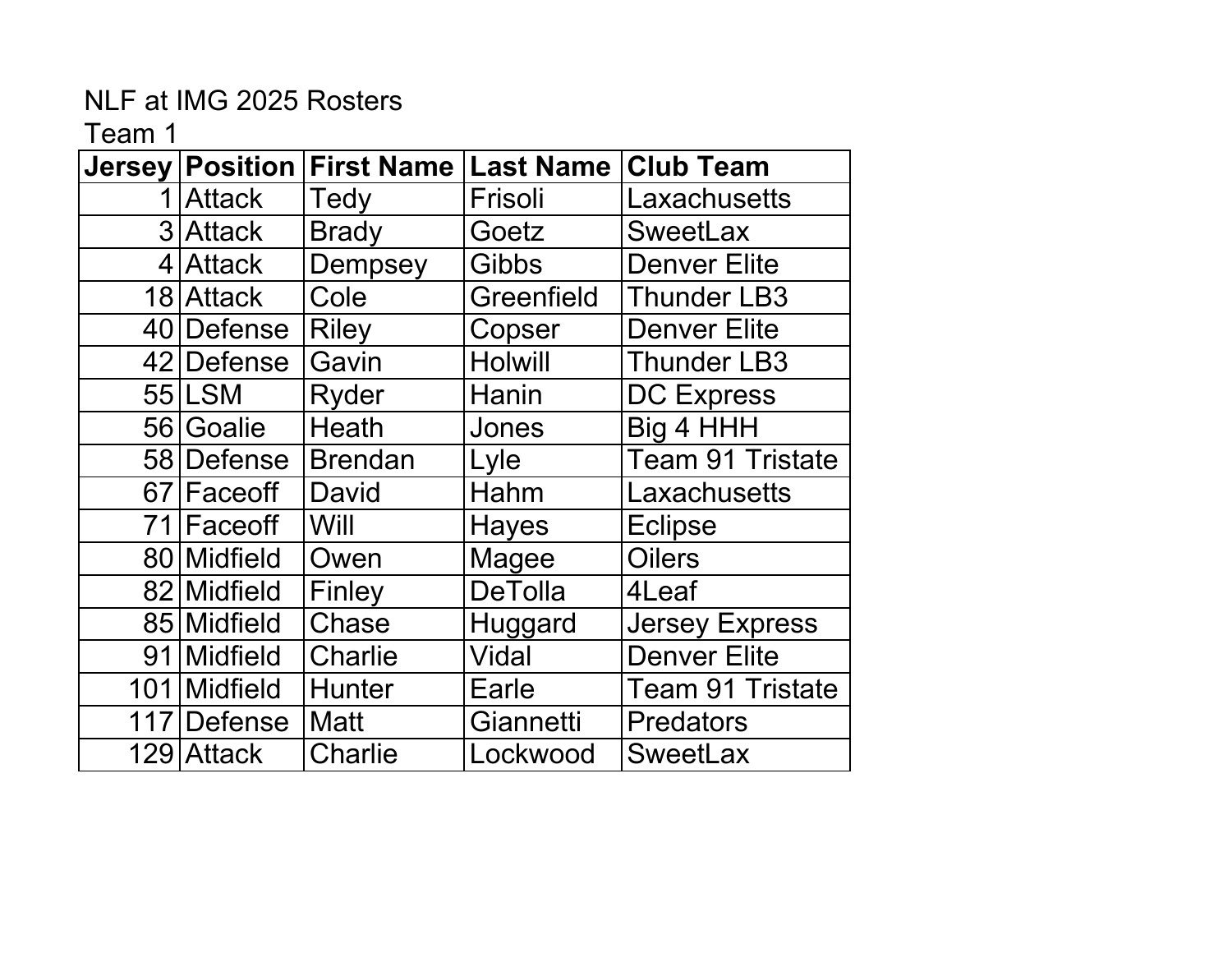| Jersey Position | <b>First Name</b> | <b>Last Name</b> | <b>Club Team</b>        |
|-----------------|-------------------|------------------|-------------------------|
| 9 Attack        | <b>Drew</b>       | Bossi            | 4Leaf                   |
| 10 Attack       | Griffin           | <b>Boston</b>    | Crabs                   |
| 29 Attack       | Quinn             | Anzelone         | <b>DC Express</b>       |
| 32 Attack       | Liam              | <b>Banks</b>     | <b>Thunder LB3</b>      |
| 35 Attack       | Ty                | Curry            | Laxachusetts            |
| 43 Defense      | Jacob             | <b>Baglieri</b>  | <b>Denver Elite</b>     |
| 45 Goalie       | Sam               | <b>Beach</b>     | <b>Denver Elite</b>     |
| 46 Defense      | Gavin             | Cooper           | Big 4 HHH               |
| 48 Defense      | Gavin             | Duran            | LI Express              |
| 50 Goalie       | <b>Matt</b>       | <b>Barry</b>     | <b>Eclipse</b>          |
| 64 Faceoff      | <b>Chris</b>      | Corrao           | <b>Thunder LB3</b>      |
| 72 LSM          | Dan               | <b>DeCastro</b>  | <b>DC Express</b>       |
| 75 Face off     | <b>Bryan</b>      | Folsom           | 4Leaf                   |
| 83 Midfield     | <b>Trey</b>       | Clayton          | Laxachusetts            |
| 84 Midfield     | Grady             | <b>Taylor</b>    | 3d New England          |
| 86 Midfield     | Finn              | Seeley           | 2Way                    |
| 93 Midfield     | <b>Brody</b>      | Anderson         | <b>Denver Elite</b>     |
| 96 Midfield     | <b>Jack</b>       | Cox              | <b>Team 91 Carolina</b> |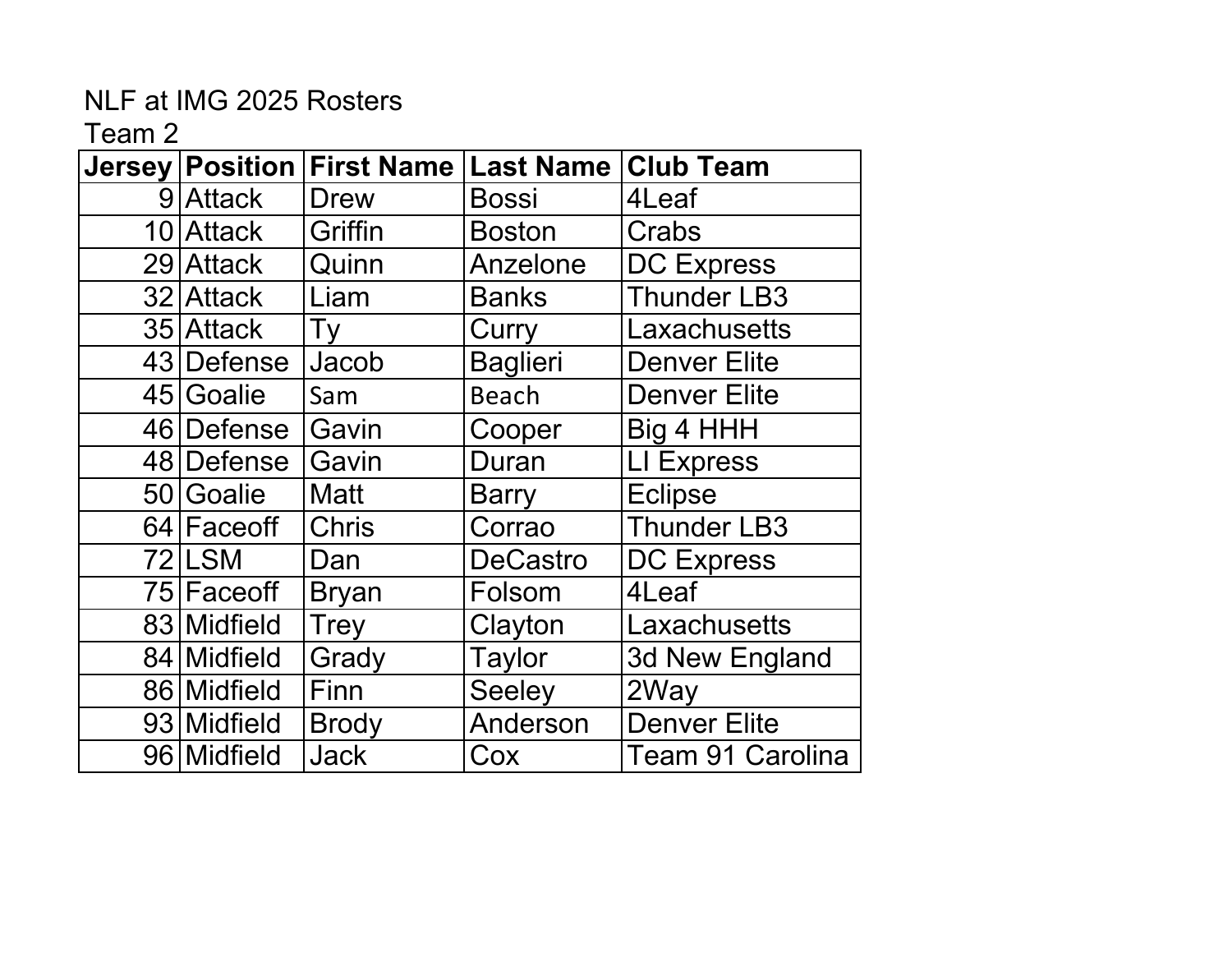| <b>Jersey</b> | <b>Position</b>          | <b>First Name</b> | <b>Last Name</b> | <b>Club Team</b>    |
|---------------|--------------------------|-------------------|------------------|---------------------|
|               | 21 Attack                | <b>Braiden</b>    | <b>Delacy</b>    | Big 4 HHH           |
|               | 26 Attack                | <b>Slade</b>      | Engstrom         | <b>Eclipse</b>      |
|               | 34 Attack                | Preston           | Evans            | Laxachusetts        |
|               | 41 Defense               | <b>Charles</b>    | Ellswood         | <b>Thunder LB3</b>  |
|               | 41 Goalie                | Jesse             | Dalonzo          |                     |
|               | 46 Goalie                | <b>Jack</b>       | Donovan          | Big 4 HHH           |
|               | 49 Defense               | Frank             | Filiberto        | LI Express          |
|               | 53 Defense               | Gardner           | Ely              | <b>Eclipse</b>      |
|               | 63 Faceoff               | <b>Benedetto</b>  | Cuomo            | <b>VLC</b>          |
|               | 65 Face off              | James             | O'Neil           | <b>Eclipse</b>      |
|               | 79 Midfield              | Owen              | Crann            | Laxachusetts        |
|               | $\overline{87}$ Midfield | <b>Ethan</b>      | Langis           | Crabs               |
|               | 92 Attack                | <b>Tucker</b>     | <b>Devlin</b>    | <b>Denver Elite</b> |
|               | 95 Midfield              | <b>Dylan</b>      | Harrigan         | LI Express          |
|               | 97 Midfield              | <b>Patrick</b>    | Gately           | <b>Eclipse</b>      |
|               | 99 Midfield              | Adam              | Udell            | <b>Eclipse</b>      |
|               | <b>120 LSM</b>           | Drew              | Gannon           | Laxachusetts        |
|               | 130 Attack               | Carson            | Eutsay           | Penguins            |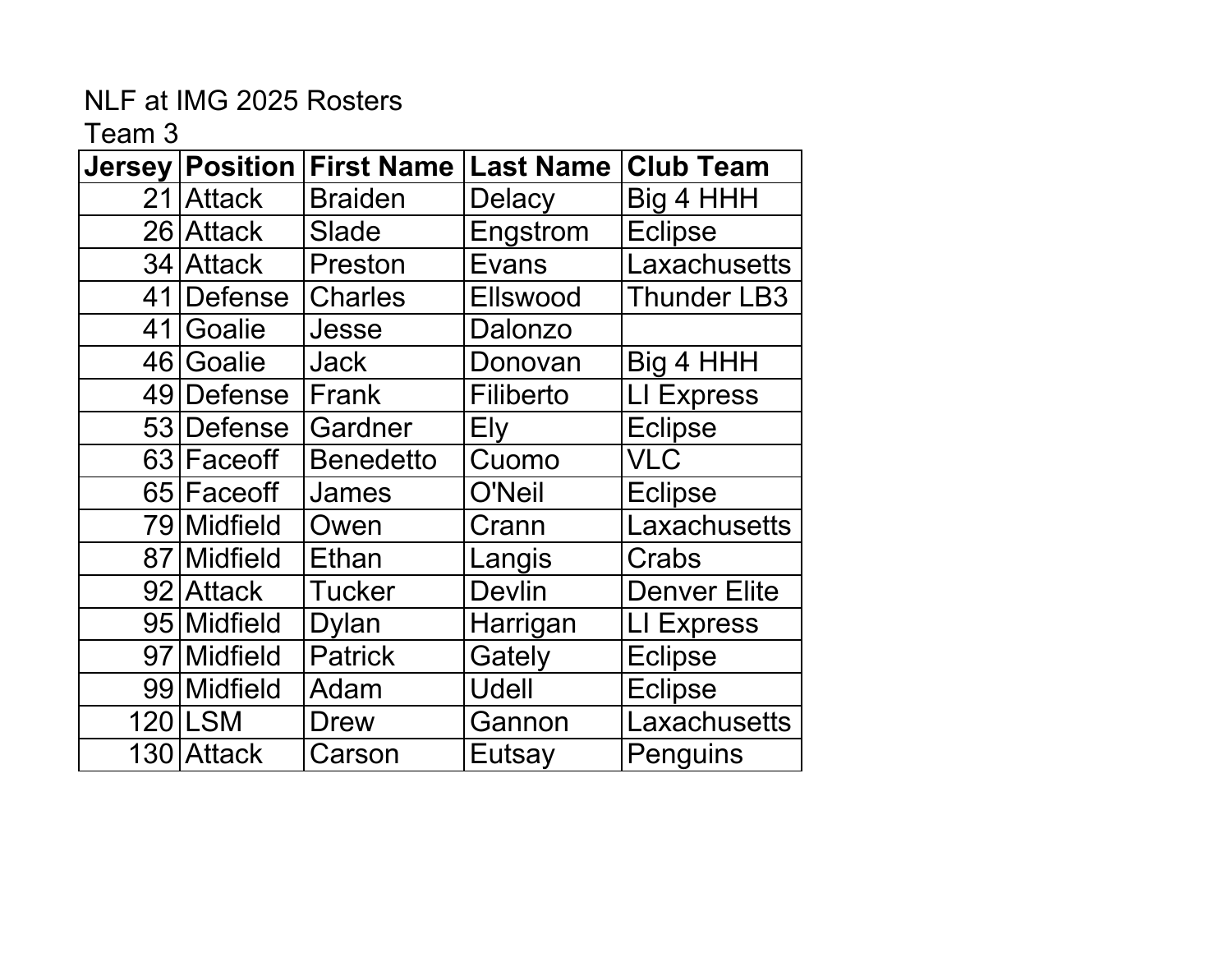| <b>Jersey</b> | <b>Position</b> | <b>First Name</b> | <b>Last Name</b> | <b>Club Team</b>    |
|---------------|-----------------|-------------------|------------------|---------------------|
|               | 8 Attack        | Cam               | Kelley           | <b>MadLax</b>       |
|               | 13 Attack       | Dylan             | Locklear         |                     |
|               | 15 Attack       | Jackson           | <b>Harcarik</b>  | Crabs               |
|               | 23 Attack       | Cameron           | James            | <b>LI Express</b>   |
|               | 25 Attack       | Henry             | <b>Hladick</b>   | <b>Eclipse</b>      |
|               | 44 Goalie       | Leonardo          | Lechner          | Team 91 Carolina    |
| 51            | <b>Defense</b>  | Jason             | Pagano           | <b>Prime Time</b>   |
|               | 51 Goalie       | Josh              | <b>Marcus</b>    | <b>Eclipse</b>      |
|               | 56 Defense      | <b>Devin</b>      | <b>Maguire</b>   | Laxachusetts        |
|               | 61 Face off     | <b>Mike</b>       | Mayerhofer       | Team 91             |
|               | 68 LSM          | Tim               | <b>Humes</b>     | <b>Cherries</b>     |
|               | 76 Midfield     | <b>Seth</b>       | Oxley            | <b>Denver Elite</b> |
|               | 88 Midfield     | Parker            | Prater           | <b>Thunder LB3</b>  |
|               | 100 Midfield    | <b>Brendan</b>    | Mullahy          | <b>Eclipse</b>      |
|               | 104 Midfield    | <b>Brayden</b>    | <b>Mattera</b>   | Laxachusetts        |
|               | 108 Defense     | <b>Brayden</b>    | <b>Robie</b>     | <b>Eclipse</b>      |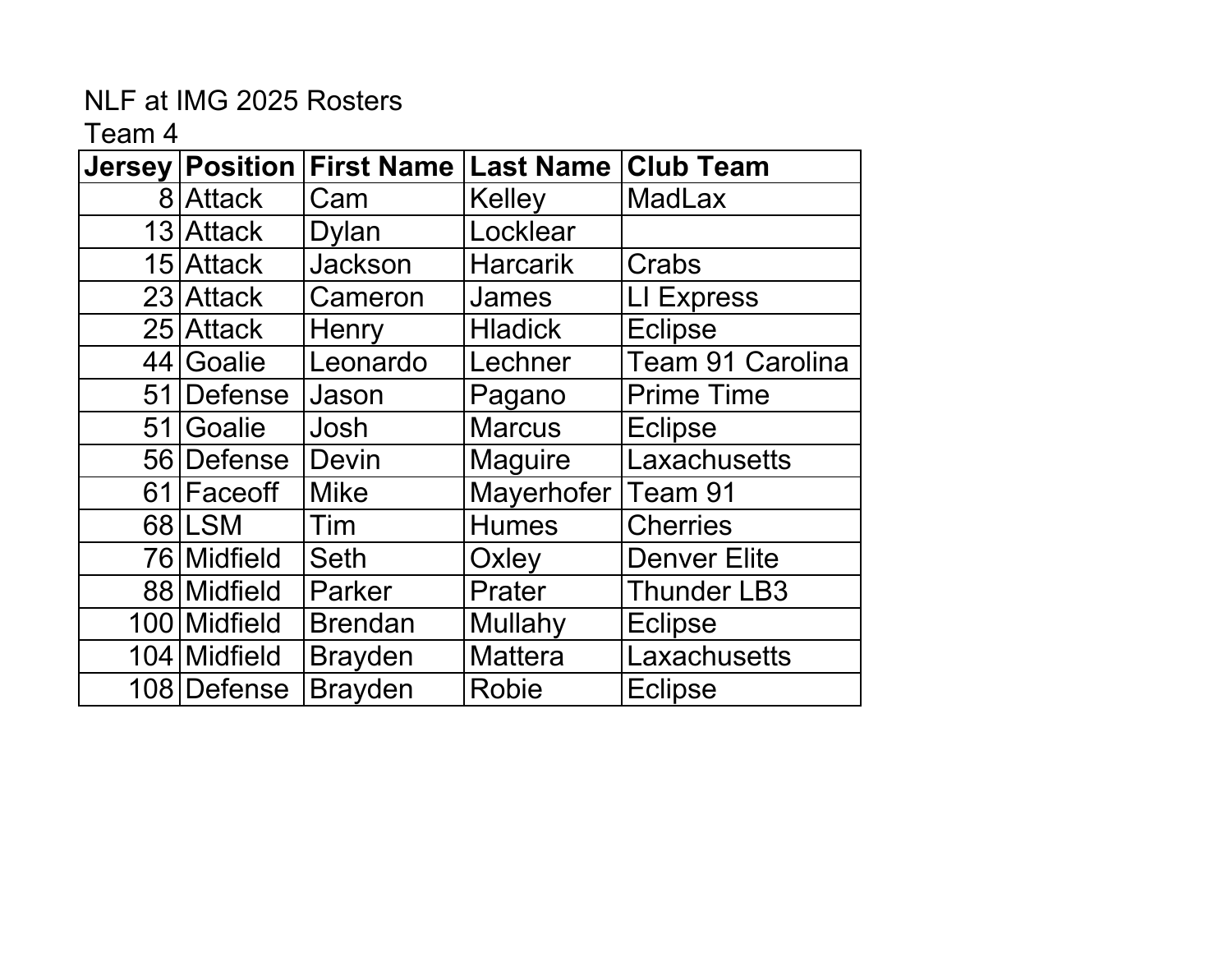|                    | Jersey   Positio  First Name | <b>Last Name</b>  | <b>Club Team</b>       |
|--------------------|------------------------------|-------------------|------------------------|
| 5 Attack           | Joey                         | <b>Matassa</b>    | <b>Annapolis Hawks</b> |
| 11 Attack          | Peter                        | O'Hanlon          | <b>Eclipse</b>         |
| 16 Attack   Owen   |                              | Rogers            | <b>Thunder LB3</b>     |
| 19 Attack Finley   |                              | Radding           | <b>Thunder LB3</b>     |
| 36 Defens Teddy    |                              | <b>McKeigue</b>   | Laxachusetts           |
| 42 Defens Noah     |                              | Seabolt           | <b>Thunder LB3</b>     |
| 43 Goalie Grant    |                              | <b>Mauldin</b>    | <b>Thunder LB3</b>     |
|                    | 53 Goalie Chandler           | <b>McClements</b> | Laxachusetts           |
|                    | 54 Defens Brayden            | <b>Serwer</b>     | <b>DC Express</b>      |
| 62 Face of J Wyatt |                              | Merandi           | <b>Thunder LB3</b>     |
| 70 LSM             | Cooper                       | Perry             | Denver                 |
| 75 Midfield AJ     |                              | Quagrello         | <b>SweetLax</b>        |
| 77 Midfield Holden |                              | <b>Scully</b>     | <b>SweetLax</b>        |
| 94 Midfield Brody  |                              | <b>Richard</b>    | LI Express             |
| 98 Midfield Joey   |                              | <b>Hagarty</b>    | <b>Eclipse</b>         |
|                    | 131 Attack Jackson           | <b>Maher</b>      | <b>DC Express</b>      |